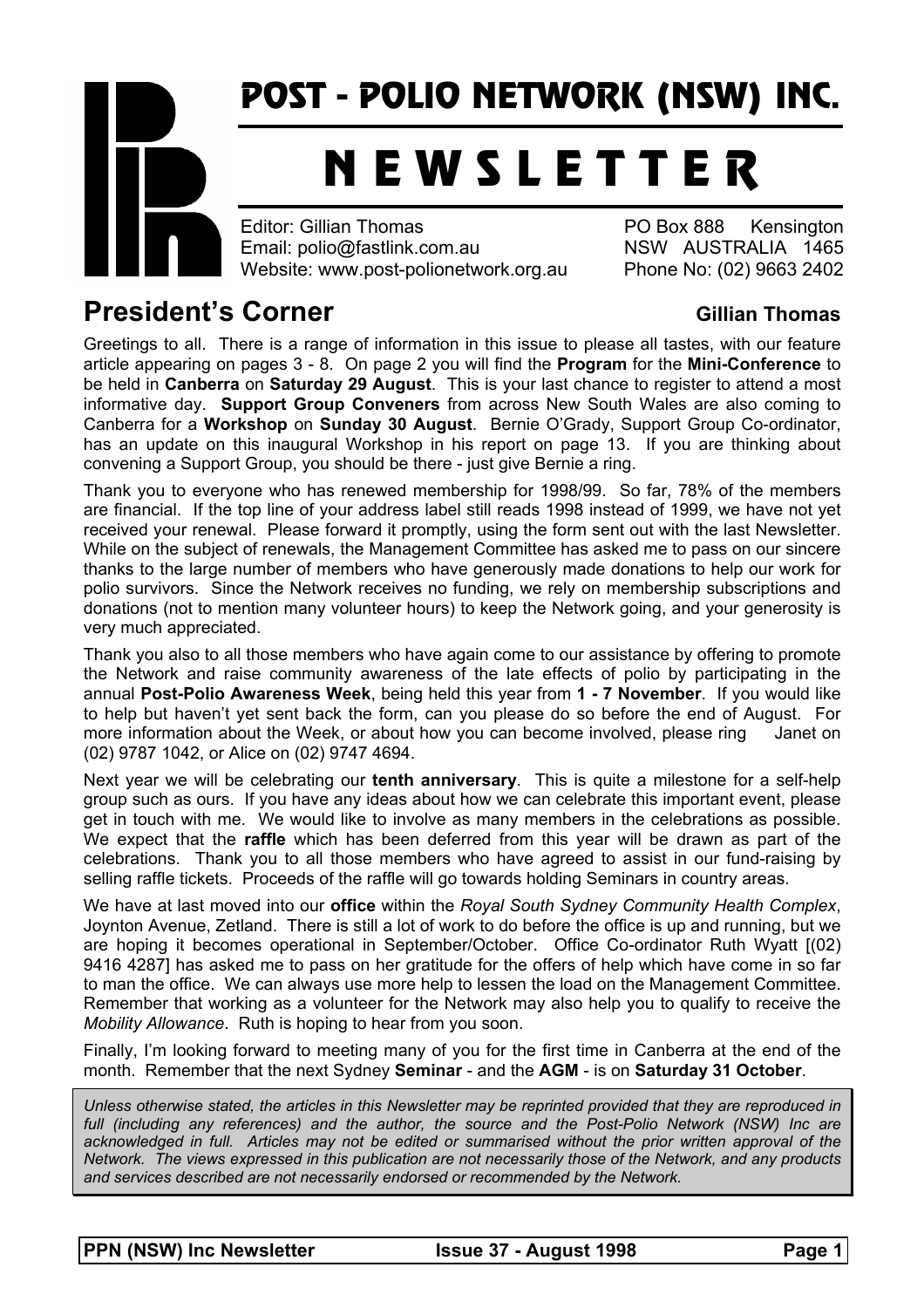# *Managing the Late Effects of Polio*

## **Saturday 29 August 1998**

# **ACROD House, 33 Thesiger Court, Deakin ACT**

ACROD House is a large, light, airy venue which is heated to keep the winter chills at bay. There are accessible facilities on site and ample parking is a short level walk (or wheel) away. The Conference Program focuses on the practical aspects of managing the late effects of polio. The day's proceedings will be tape-recorded. The **registration cost** is **\$20**, which **includes morning and afternoon tea and a hot lunch**. If you are accompanied by someone to assist you, that person may attend at no charge. Dinner in the evening will be at the wheelchair-accessible Yamba Club, Irving Street, Phillip. The ACT Support Group has negotiated a discounted price of \$12 per head for a bistro meal in the Club's lower level room. **If you have not yet registered but wish to attend, please ring Gillian on (02) 9663 2402 as soon as you receive this Newsletter.**

# **CONFERENCE PROGRAM**

- **9:30** *Registration and Tea/Coffee*
- **10:00 Welcome and Opening Remarks** Gillian Thomas [*President, Post-Polio Network (NSW) Inc*] Brian Wilson [*Convener, ACT Support Group, Post-Polio Network (NSW) Inc*]
- **10:15 Keynote Address** Dr Pesi Katrak [*Rehabilitation Specialist, Prince Henry Hospital*]
- **11:00** *Morning Tea*
- **11:30 Questions**
- **12:00** *Lunch* 
	- **1:00 Wheelchairs and Beyond** Chris Sparks [*Dynamic Living Designs Pty Ltd*]
	- **1:30 Be Kind to Your Feet** Richard Lee *[The Walking Clinic]*
	- **2:00 Questions**
	- **2:30** *Afternoon Tea*
	- **3:00 Swallowing, Breathing and Voice** Trish O'Sullivan [*Speech Pathology Department, Concord Hospital*]

#### **3:30 Ask The Panel**

 *including* Gillian Thomas *Post-Polio Network (Chair)* Dr Pesi Katrak *Rehabilitation, Prince Henry Hospital* **Surgical Orthopaedic Services**  Jac Cousin *Canberra Physiotherapy Centre* Ian Neering *Consultant* Trish O'Sullivan *Speech Pathology, Concord Hospital*

#### **4:30 Closing Remarks**

Gillian Thomas [*President, Post-Polio Network (NSW) Inc*]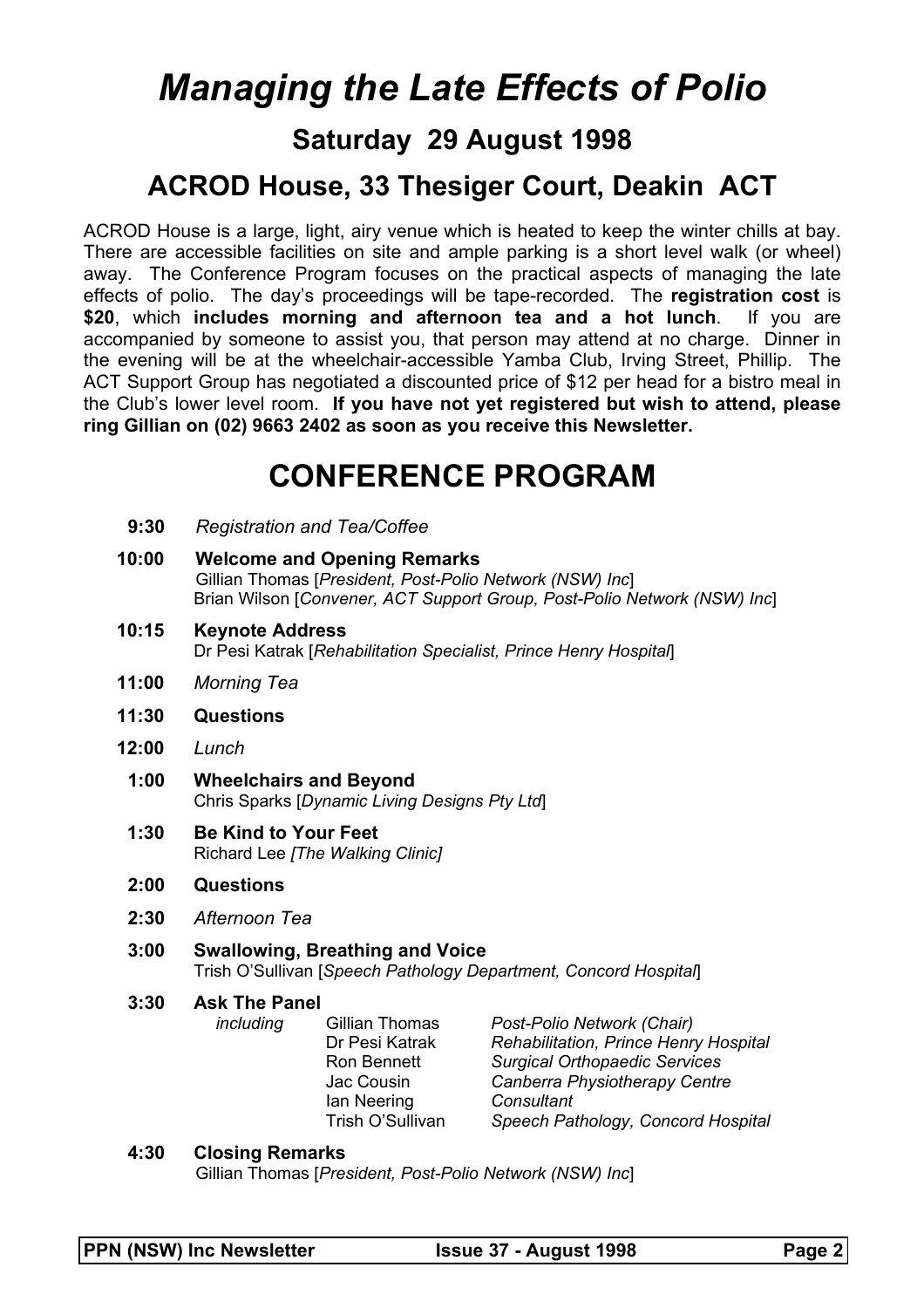# **Differentiating Post-Polio Syndrome from Aging**

**Steven T Dinsmore** 

*Steven T Dinsmore, DO, is Assistant Professor of Clinical Medicine at the Center for Aging, University of Medicine and Dentistry of New Jersey, School of Osteopathic Medicine, Stratford, New Jersey.* 

*This article is reprinted from "Polio Network News", Vol. 12, No. 2, with permission of Gazette International Networking Institute, 4207 Lindell Blvd., #110, Saint Louis, Missouri 63108-2915, USA. Permission to reproduce the article must be sought from Gazette International Networking Institute.*

Post-polio syndrome demonstrates the difficulty of separating disease from normal aging. When individuals first presented with symptoms of post-polio syndrome, many were told they were just getting older. Some are still given this explanation. To a certain extent this is true, but experience and thoughtful observation reveal a process above and beyond normal aging. There is a slow multisystem decline in aging that interacts with the injury sustained during acute poliomyelitis. In the life of post-polio survivors, a degree of disability emerges that places them on a different trajectory from the slow accumulation of disability experienced in normal aging.

## **Etiology of Aging**

The overall cause of aging itself is not known. There are probably several mechanisms operating simultaneously that produce age-related decline in organ and tissue function. In some cells, reproduction is limited to a certain number of generations; distant organ failure may change the systemic milieu in a way that negatively alters cell function. Subtle conformational changes in critical proteins of cell metabolism may damage some cell types. In neurons, the accumulation of byproducts of cellular metabolism during the lifetime of the cell may be injurious.

## **Changes of Normal Aging**

In normal aging there is a slow multisystem decline. The onset of decline and rate of change vary from organ to organ.

*The heart* is fairly resistant to aging. The size of the heart is similar, however the thickness



of the heart wall is slightly increased. Early diastolic filling is reduced. There is age-related decrease in maximum heart rate but a compensatory increase in volume per beat.

PPN (NSW) Inc Newsletter **ISSUE 37 - August 1998** Page 3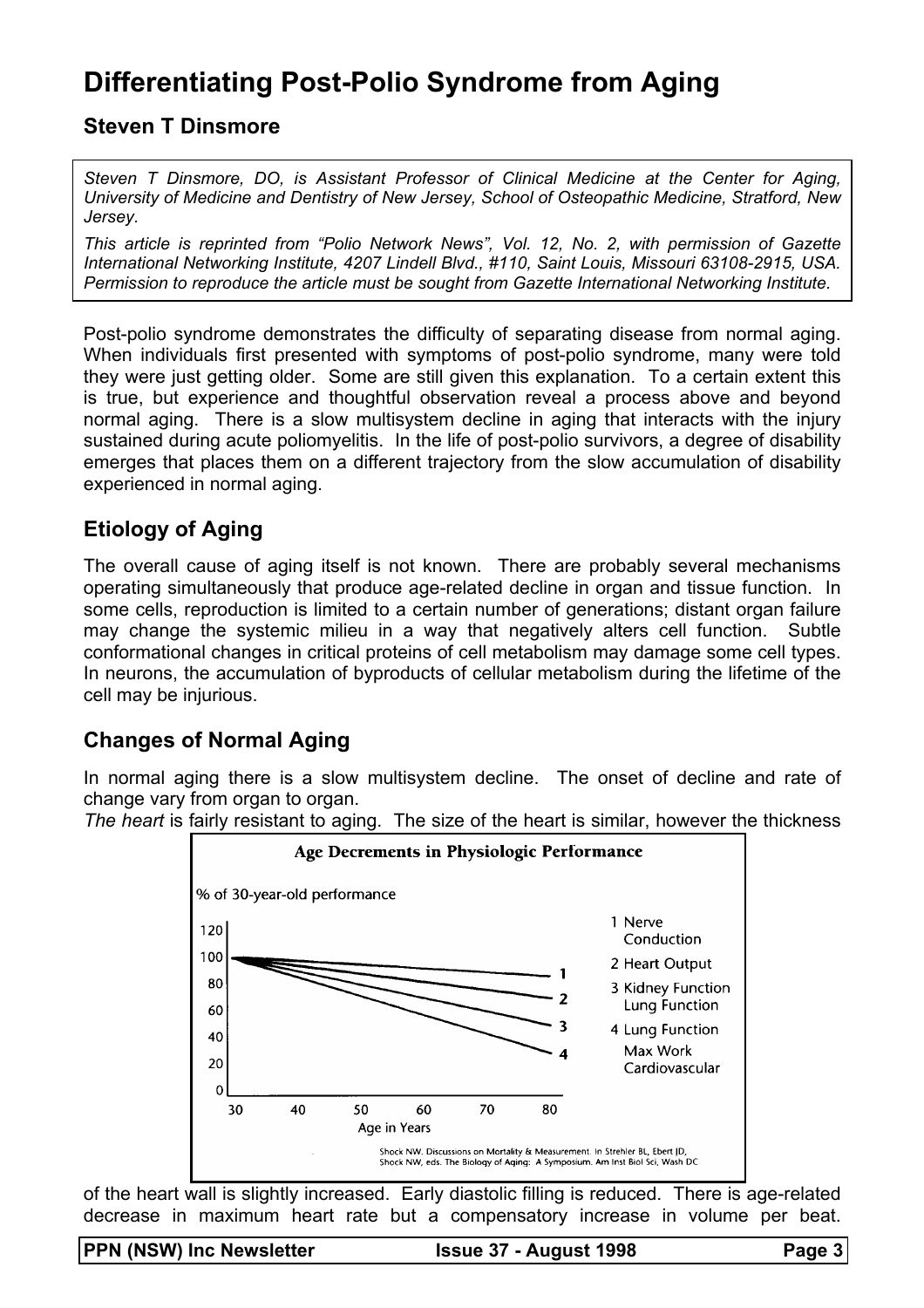Maximum oxygen consumption is reduced with age but it is uncertain if this is due to decreased cardiac output or decreased peripheral uptake of oxygen.

The forced vital capacity of *the lungs* decreases after age 27 by approximately 25 ml/year [1]. The surface area of the air sacs in the lungs decreases by 4% per decade after age 30 [2] [3] [4]. These changes resemble those in emphysema.

*Renal (kidney) blood flow* is decreased from 1200 ml/min in youth to 600 ml/min at age 80.

How well the kidney removes waste products from the blood is stable until the middle of the fourth decade, then declines.

*Immune system* changes also occur with aging [5]:

- the involution of thymus gland;
- antibody response to vaccination decreases;
- autoantibodies (antibodies to self structures) increases;
- T-cell function diminishes:
- T suppressor cell function increases.

*Infectious diseases* such as pneumonia and influenza rise exponentially after the age of 25 along with an increased incidence of cancer and autoimmune disease [6] [7].

Changes in *the brain* with normal aging include:

- A decrease in weight;
- A decrease in cortex nerve cell size;
- A decrease in the speed of central processing;
- A significant decline in long-term memory (delayed recall) by age 50 [8];
- A loss of substantia nigra neurons, (400k @ birth, 200k @ age 80). These are the cells of paramount importance in Parkinson's disease. When the count drops to between 200k and 100k, individuals become symptomatic with Parkinson's disease;
- Aging of an important population of brain motor neurons (basal ganglia).

Large samples of the population studied in the course of standardization of the Wechsler Adult Intelligence Scale (1955) indicated that there is a steady decline in cognitive function, starting at 30 years of age and progressing into the senium. All forms of cognitive function demonstrated decline, although certain elements of the verbal scale (vocabulary, fund of information, and comprehension) withstood the effect of aging better than those of the performance scale (block design, reversal of digits, picture arrangement, object assembly, and the digit symbol task) [9].

The aging *neuromuscular system* is of most interest in the post-polio syndrome. Tomlinson and Irving have provided evidence that the motor neuron pool is stable until approximately age 60. Thereafter the motor neuron population diminishes. In some cases motor neuron numbers may decrease to 50% of the middle life count [10]. There is also reduced terminal sprouting [11] [12]. In individuals over 65 it is not uncommon to see fiber type grouping (unpublished observations) which supports the observation of motor neuron dropout.

In addition to the alterations in the motor neuron there is change in muscle. It is observed that there is loss of muscle mass with aging [13]. This loss will cause increased use of the remaining muscle for activities of daily living and, subsequently, may further stress those motor units already at the threshold of maintaining performance.

#### **The Motor Unit in Post-Polio Syndrome**

In people who had acute paralytic poliomyelitis there is electrophysiologic evidence that the motor unit is unstable. Fibrillation potentials, positive sharp waves, and fasciculations are

| <b>PPN (NSW) Inc Newsletter</b> | <b>Issue 37 - August 1998</b> | Page 4 |
|---------------------------------|-------------------------------|--------|
|                                 |                               |        |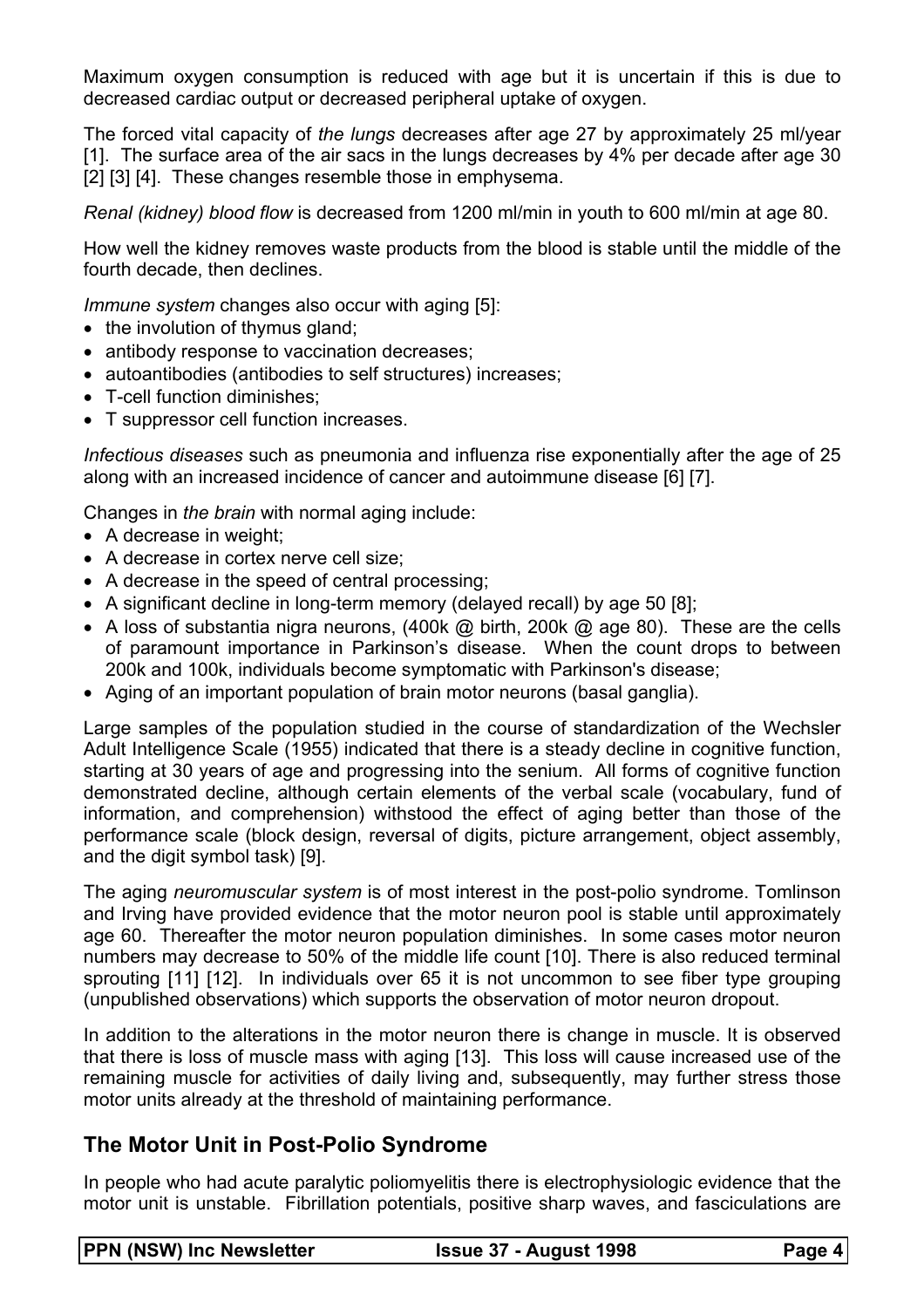observed in muscles of post-polio individuals who have no new complaints [14]. These findings imply that the motor neuron is not performing normally. This instability can be demonstrated throughout the life of the polio survivor and worsens as the individual ages [15]. These findings represent a continuous remodeling of the motor unit occurring at the level of the terminal nerve. As some terminal nerve/muscle connections are lost, the orphaned muscle may be reconnected to a terminal nerve from another motor neuron. A time comes when the disconnection rate overtakes the reconnection rate. Subsequently muscle fibers are lost and new weakness begins. This critical threshold is more related to the time since the acute poliomyelitis rather than absolute chronologic age. New weakness that is noted at age 45 is a significant divergence from normal aging on two counts. First as noted, age-related motor neuron and terminal nerve loss are deferred until age 60. Second, in normal aging the weakness that accrues is subclinical.

it is the change in the motor unit which is at the heart of the post-polio syndrome and, in light of the observed electrophysiologic alterations in the motor unit, it is evident that the post-polio motor unit is not behaving as a normal aging motor unit. There are three possible causes for this altered performance.

#### **1. The motor unit is expanded**

Many motor neurons are carrying a greatly increased load of muscle fibers to compensate for those motor neurons that were lost during the acute poliomyelitis. It is uncertain if the cellular metabolic machinery can carry this increased load for a lifetime. Those motor neurons that escaped from acute poliomyelitis uninjured may be injured later by this chronic increased load.

#### **2. Not all surviving motor neurons escaped uninjured**

Many neurons showed evidence of injury but subsequently recovered [16]. These motor neurons may have an unpredictable lifetime performance and especially be unable to support an expanded motor unit.

#### **3. Motor units are stressed by an increased demand for firing**

It has been demonstrated that the select muscle groups are greatly overused [17]. The motor neurons controlling the motor units within these muscle groups are also overfiring. This may have a long-term damaging effect.

### **Aging and Post-Polio Syndrome**

I do not wish to imply that aging is not a factor in post-polio problems. Certainly the length of time a motor neuron carries an increased burden is critical. But it is the aging process itself that underlies the tendency of cell function to be less effective over time. There is something inherent in the youth of the neuron, or something lost with cell aging, that allows a young motor neuron, injured or uninjured, to be capable of handling an expanded muscle fiber population.

Immunologic findings in post-polio syndrome may or may not be related to aging. These findings may include: an increased CD4/CD8 (helper/suppressor) ratio [18], an immune activation where unexpected, a MHC class I expression in muscle, and an infiltration of muscle with lymphocytes and macrophages. Spinal cords of survivors who had poliomyelitis examined years after the original injury revealed mild perivascular and intraparenchymal inflammation. Some have also revealed oligoclonal bands in the cerebral-spinal fluid [16] [19]. These observations are consistent with an upregulation of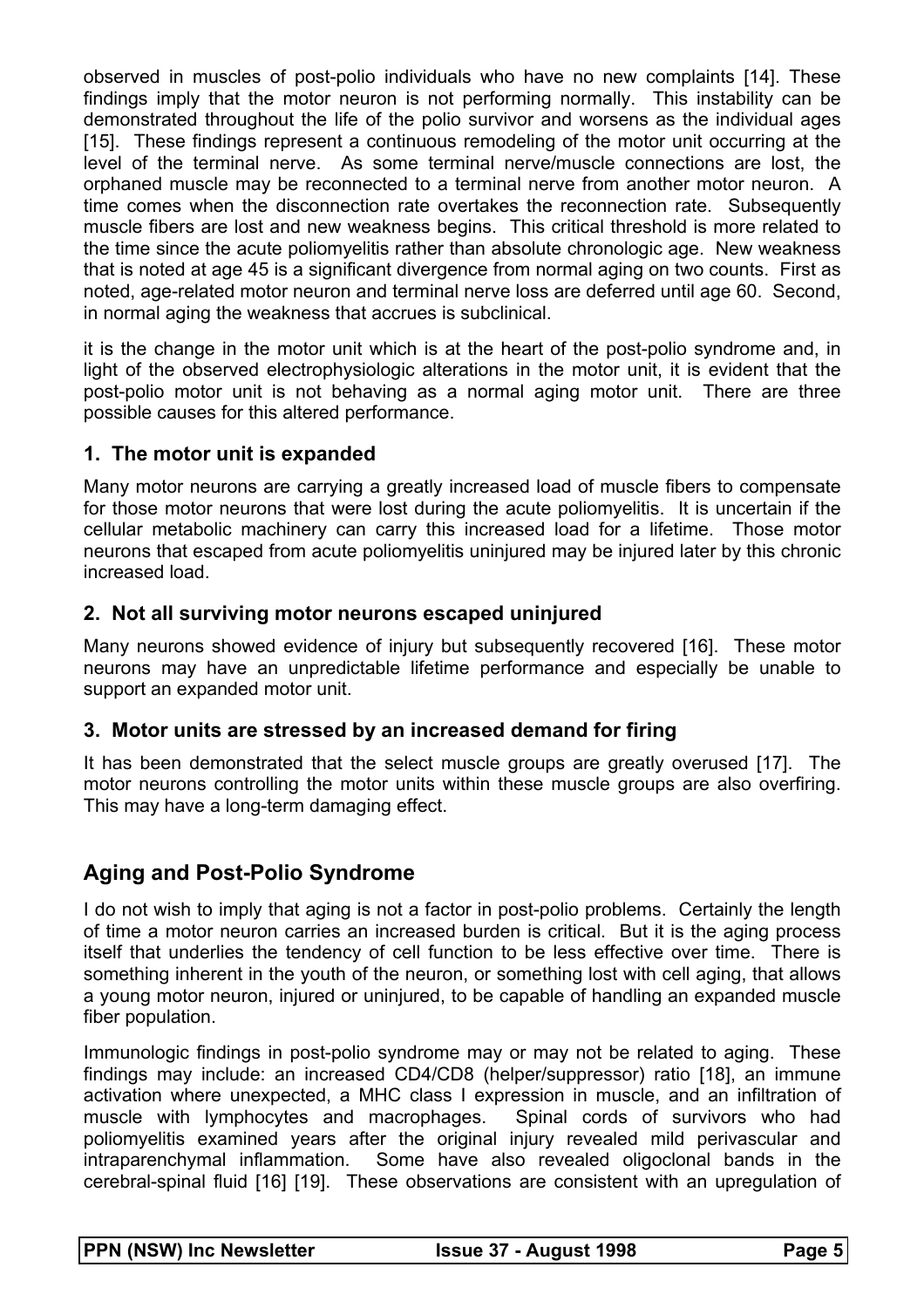immunologic function, possibly an autoimmune action. If an autoimmune process is present, this is in keeping with the observation of increased autoimmunity with aging.

There is a slow multisystem decline in aging which becomes a factor but is not the cause of post-polio syndrome. For example, increased cardiopulmonary demands that have always been present due to a sub-optimal gait or body mechanics become more critical as age encroaches on cardiac and pulmonary reserve. Decreased pulmonary reserve due to scoliosis crosses the threshold and becomes functionally limiting due to loss of lung elasticity and diminished ventilatory capacity of aging. These changes of aging would have been silent in a similar aged individual who never had paralytic poliomyelitis.

In summary the physiology of normal aging is a slow multisystem decline. Post-polio syndrome is a more rapid oligosystem decline (neuromuscular). The divergence in performance of the post-polio syndrome individual from the course of normal aging represents a distinct pathophysiology. However, the pathology of aging likely plays a role in the emergence of the post-polio syndrome.

#### **Post-Polio Syndrome and Aging: Clinical Features**

In normal aging there is loss of muscle mass [13]; some may be due to disuse. The loss of strength does not usually become functionally meaningful in the healthy elderly. Modest osteoarthritis produces only minor disability. The cause of greatest decline in performance is due to change in central motor control. The average individual also complains of some loss of productivity and decreased stamina. In disease-free aging, there is a gradual, almost imperceptible decline in function due to the combined effects of declining cardiopulmonary capacity, muscle strength, central motor control, and accumulating osteoarthritis.

The post-polio person also experiences these changes, which may be noted at a much earlier age (45 vs 60). Change is also much more dramatic then seen in normal aging. Loss of muscle strength is focal; if multifocal, it may lead to marked disability. The fatigue and loss of stamina is profound and disabling as opposed to a nuisance in normal aging. The osteoarthritis seen in the hips and knees of an individual with abnormal gait may also be profound.

In practice, the post-polio person stands out from the average geriatric center individual on several counts (Table 1). Polio survivors are usually 10 years younger. Their symptoms are more constrained to new weakness and fatigue indicating an oligosystem (1 or 2 system) failure vs multisystem failure. A typical geriatric patient has one or more medical problems. For example, a prior pneumonia and cardiac disease is a common combination. A modest fatigue is sometimes present, but is accounted for by a clear medical problem. Profound fatigue is uncommon. A complaint of specific focal new weakness is even more uncommon. Thus the post-polio survivor with their defining features usually stands out on this basis alone.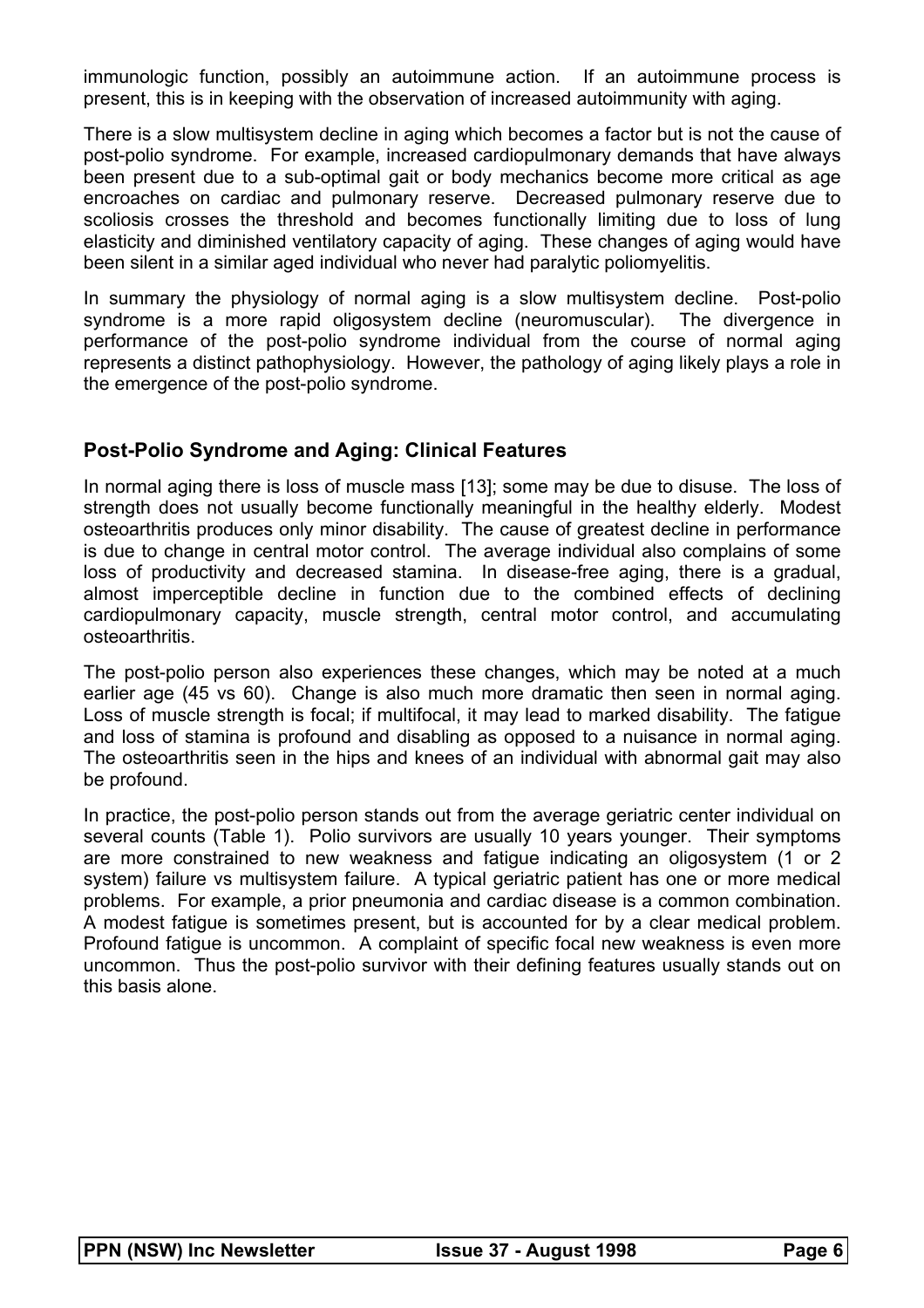#### **Table 1**

|    | Aging                                                                       | <b>Post-Polio Syndrome</b>                                                                                |
|----|-----------------------------------------------------------------------------|-----------------------------------------------------------------------------------------------------------|
| 1. | No polio history                                                            | Old paralytic poliomyelitis                                                                               |
| 2. | No residual biomechanical<br>disadvantage                                   | Residual biomechanical deficit                                                                            |
| 3. | Mild diffuse loss of muscle mass,<br>little functional impact               | Focal moderate to severe loss of muscle<br>strength and muscle mass with significant<br>functional impact |
| 4. | Mild to moderate nuisance fatigue                                           | Moderate to severe disabling fatigue                                                                      |
| 5. | Cardiovascular, pulmonary, or<br>cerebrovascular diseases most<br>prominent | Neuromuscular complaint most common                                                                       |
| 6. | Slow imperceptible decline in<br>multiple systems                           | Slow to moderate decline in neuromuscular<br>performance                                                  |
| 7. | Symmetric osteoarthritis                                                    | Asymmetric osteoarthritis                                                                                 |

### **Post-Polio Syndrome vs Aging: Interventions**

Interventions to promote neuromuscular and cardiovascular fitness are different in the postpolio and general population (Table 2). Increasing muscle strength may be accomplished by conventional techniques of muscle training constrained only by the cardiac and orthopedic status of the individual. An otherwise healthy elderly individual may enter graduated weight training. As their training progresses they are able to increase their limit to produce a modest degree of soreness and fatigue. This approach would be deleterious to a post-polio survivor. In short, the training principles for the geriatric population are parallel to those of the younger adult population with allowances made for baseline cardiovascular and joint condition. In the post-polio individual there must be no residual pain and minimal fatigue after training. Some post-polio people are unable to pursue cardiovascular or strength training due to extensive motor neuron and attendant muscle loss.

| וסו<br>I<br>$\overline{\phantom{a}}$ |  |
|--------------------------------------|--|
|--------------------------------------|--|

| Goal                            | Aging                                                                  | <b>Post-Polio Syndrome</b>                                                                                                  |
|---------------------------------|------------------------------------------------------------------------|-----------------------------------------------------------------------------------------------------------------------------|
| Maintain muscle<br>strength     | Strength training                                                      | Modified non-fatiguing, paced<br>strength training of affected<br>extremities                                               |
| Cardiovascular<br>fitness       | Aerobic exercise                                                       | Modified non-fatiguing aerobic<br>exercise                                                                                  |
| Increased stamina               | <b>Exercise and activity</b>                                           | Carefully meter physical activity                                                                                           |
| Optimum physical<br>performance | Physical therapy to involved<br>areas - orthotic and assist<br>devices | Physical therapy in the form of<br>muscle training only in special<br>situations - orthotic and assist<br>devices as needed |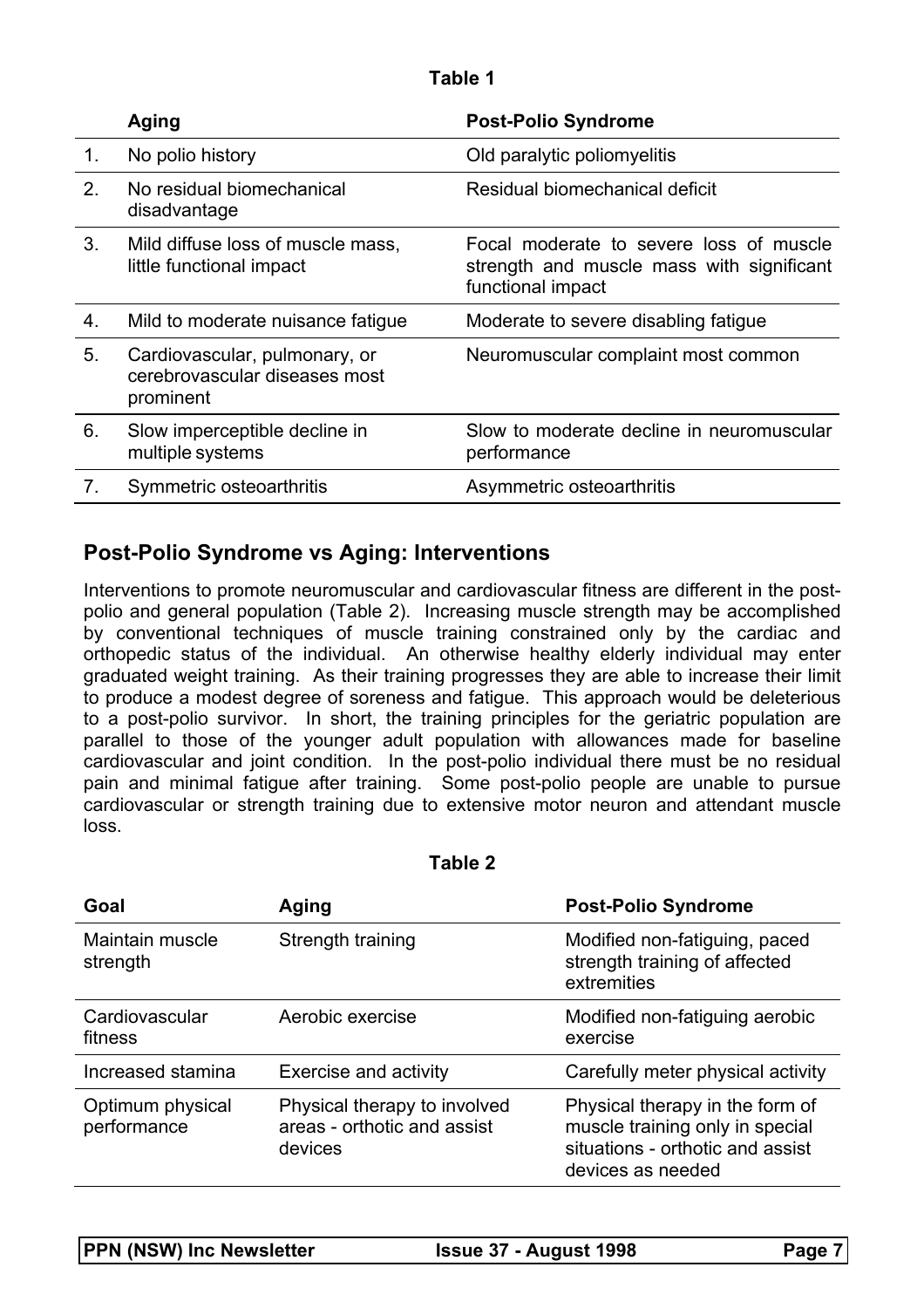### **References**

- [1] Timiras PS. *Aging of Respiration, The Lung, a Battered Organ*. Physiological Basis of Geriatrics. New York: Macmillan Publishing Company. 1988; 304-305.
- [2] Thurlbeck WM and Angus GE. *Growth and ageing of normal human lung*. Chest 1975; 67: 3s-7s.
- [3] Mauderly JL. *Effect of age on pulmonary structure and function of immature and adult animals and man*. Fed Proc 1978; 38: 173-177.
- [4] Astrand I, Astrand PO, Hallback I, Kilbom A. *Reduction in maximal oxygen uptake with age*. J Appl Physiol 1973; 35: 649-654.
- [5] Sternberg H. *Aging of the Immune System*. In: Timiras PS, ed. *Physiologic Basis of Geriatrics*. New York: Macmillan Publishing Company, 1988; 103-122.
- [6] Galpin J. *Immunity and microbial disease*. In: Kay MMB and Makinodan T, eds. *Handbook of Immunology in Aging*. Boca Raton: CRC Press. 1981.
- [7] Teller MN. *Interrelationships among aging, immunity and cancer*. In: Sigel MM and Good RA, eds. *Tolerance, Autoimmunity and Aging*. Springfield: Charles C Thomas. 1972.
- [8] Albert et al. *Nonlinear changes in cognition with age and their neurophysiological correlates*. Can J Psychol 1987; 41: 141-157.
- [9] Adams R, Victor M. *Principles of Neurology*. Fourth Edition.
- [10] Tomlinson BE, Irving D. *The numbers of limb motor neurons in the human lumbosacral cord throughout life*. J Neurol Sci 1977; 34: 213-219.
- [11] Pestronk A, Drachman DB. *Sprouting and regeneration of motor nerves*. In: Schotland DL, ed. *Disorders of the motor unit*. New York: John Wiley & Sons, 1982; 173-185.
- [12] Pestronk A, Drachman DB, Griffin JW. *Effects of aging on nerve sprouting and regeneration*. Exp Neurol 1980; 70: 65-82.
- [13] Lexell J, Taylor CC, Sjostrom M. *What is the cause of aging atrophy? Total number, size and proportion of different fibre types studied in whole vastus lateralis muscle from 15- to 83-year old men*. J Neurol Sci 1988; 84: 275-294.
- [14] Ravits J, Hallett M, Baker M, Nilsson J, Dalakas MC. *Clinical and electromyographic studies of postpoliomyelitis muscular atrophy*. Muscle Nerve 1990; 13: 667-674.
- [15] Wiechers DO, Hubbell SL. *Late changes in the motor unit after acute poliomyelitis*. Muscle Nerve 1981; 4: 524-528.
- [16] Dalakas MC, Illa I. *Post-Polio syndrome: concepts in clinical diagnosis, pathogenesis, and etiology*. In: Rowland LP, ed. *Amyotrophic Lateral Sclerosis and Other Motor Neuron Diseases*. Raven Press, Ltd. 1991; 56: 495-511.
- [17] Perry J, Barnes G, Gronley J. *The post-polio syndrome: an overuse phenomenon*. Clinical Orthopaedics and Related Research 1988; 233: 145-162.
- [18] Dalakas MC, Sever JL, Fletcher M, Madden DL, Papadopoulos N, Cunningham G, Albrecht P. *Neuromuscular symptoms in patients with old poliomyelitis: clinical, virological, and immunological studies*. In: Halstead LS, Wiechers DO, eds. *Late effects of poliomyelitis*. Miami: Symposia Foundation, 1984; 73-90.
- [19] Dalakas MC, Hallett M. *The post-polio syndrome*. In: Plum F, ed. *Advances in Contemporary Neurology*. Philadelphia: FA Davis, 1988; 51-94.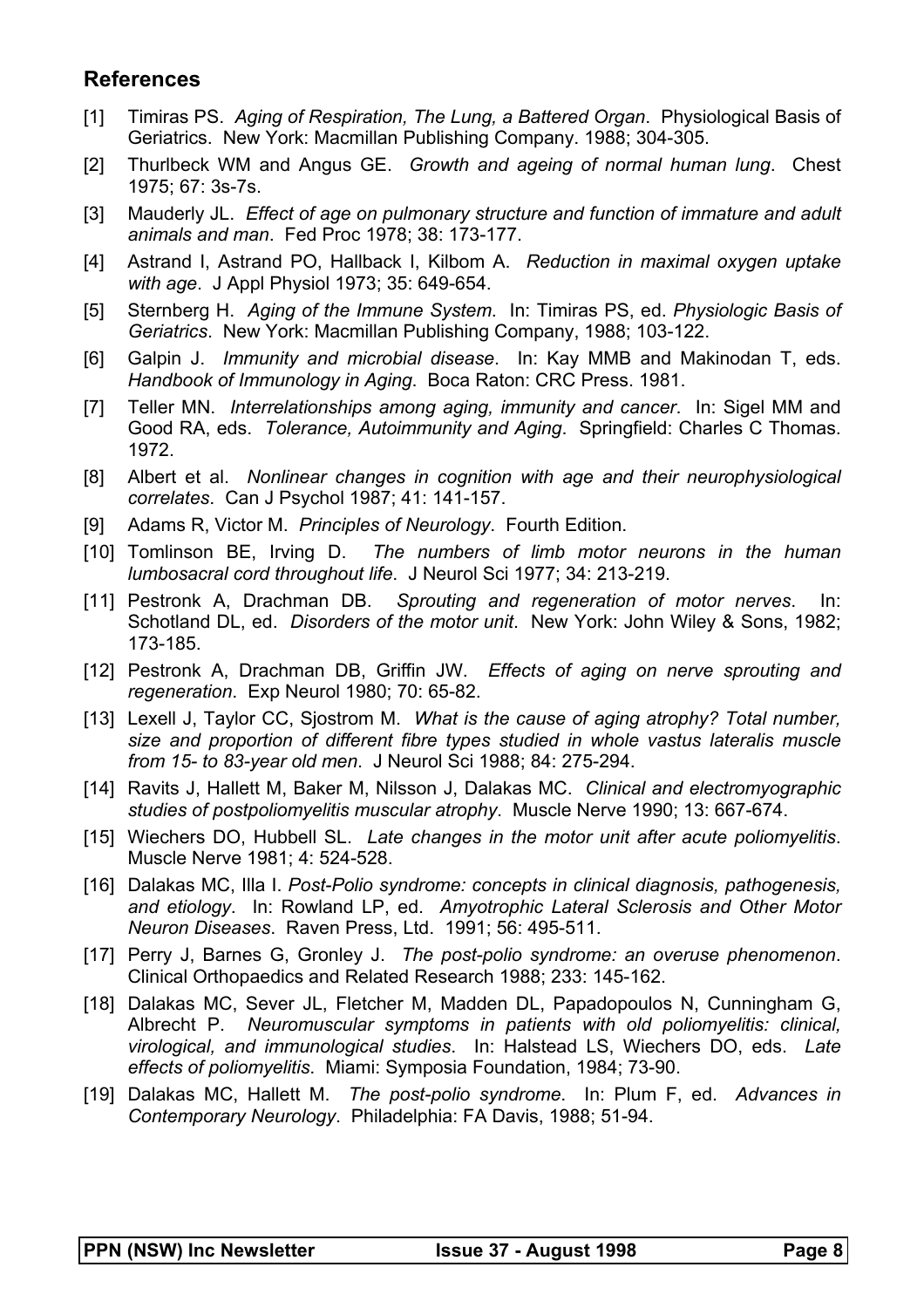# **Are You Being Treated for High Blood Pressure?**

*The Polio Medical Alert Card advises that certain drugs may worsen the symptoms of postpolio syndrome (PPS), and that such drugs (which include beta blockers used in the management of high blood pressure - hypertension) should be avoided or used with caution. Some members who currently take beta blockers have sought more information. Dr Henry Holland (an American doctor who is also a polio survivor) recently posted his thoughts on this topic on the Internet, and with his permission I repeat them here for the benefit of members. As always, don't forget to advise your doctor that you have had polio, and discuss any concerns you may have about drugs being prescribed. Do not cease taking any prescribed medicine without consulting with your doctor.* 

Anti-hypertensives are prescribed to treat hypertension, usually defined as a sustained blood pressure higher than 140/90. A sustained diastolic (the lower number) blood pressure of over 100 usually warrants the usage of anti-hypertensives. If diet or other life style changes do not lower the blood pressure, then anti-hypertensive medication is usually indicated.

There are many types of anti-hypertensives. These medications can cause side effects for anyone, not just PPSers. Many times finding the right drug or combination of drugs is a trial and error process. I do not know of any anti-hypertensives that are absolutely contraindicated for PPSers. Beta blockers probably cause more side effects for PPSers than the other choices. Without these medications, there is a greater risk of developing hypertensive cardiovascular disease which can increase the risk for myocardial infarction, congestive heart failure, stroke, dependent edema, phlebitis, pulmonary hypertension, and other vascular related disorders. I am currently taking a small dose of a diuretic (hydrochlorothiazide), a moderate dose of a calcium channel blocker, and a moderate dose of an alpha blocker. A beta blocker alone worked very well for me a few years ago. However, I developed bronchospasm which affected my respiratory function. My point is that PPSers have to be considered individually when it comes to managing hypertension. The goal is to maintain blood pressure in a normal range. So, if you are taking a beta blocker, have no detectible side effects, and your blood pressure is normal, then it would seem wise to continue this drug until there is some reason to change. Many people, not just PPSers, have difficulty finding a suitable drug or combination of drugs to manage hypertension.



## **ROLLING ALONG**

#### **Grace R. Young, MA, OTR**

*This article is copyright © 1997 Grace R Young and is reprinted with permission of the author. Grace, a polio survivor, is a semi-retired Occupational Therapist. Each month on her Internet site she publishes a new tip for polio survivors about energy conservation.* 

Many of us who had polio were pushed to exercise vigorously and discard canes, braces, and wheelchairs as quickly as possible. The primary goal was to become "normal" and this meant casting off equipment and doing everything other people did. To us and our families, continuing to use equipment meant that we had not been "cured". Therefore, it is not surprising that we feel a sense of failure if we have to start using wheelchairs or scooters or return to the equipment we left behind many years ago.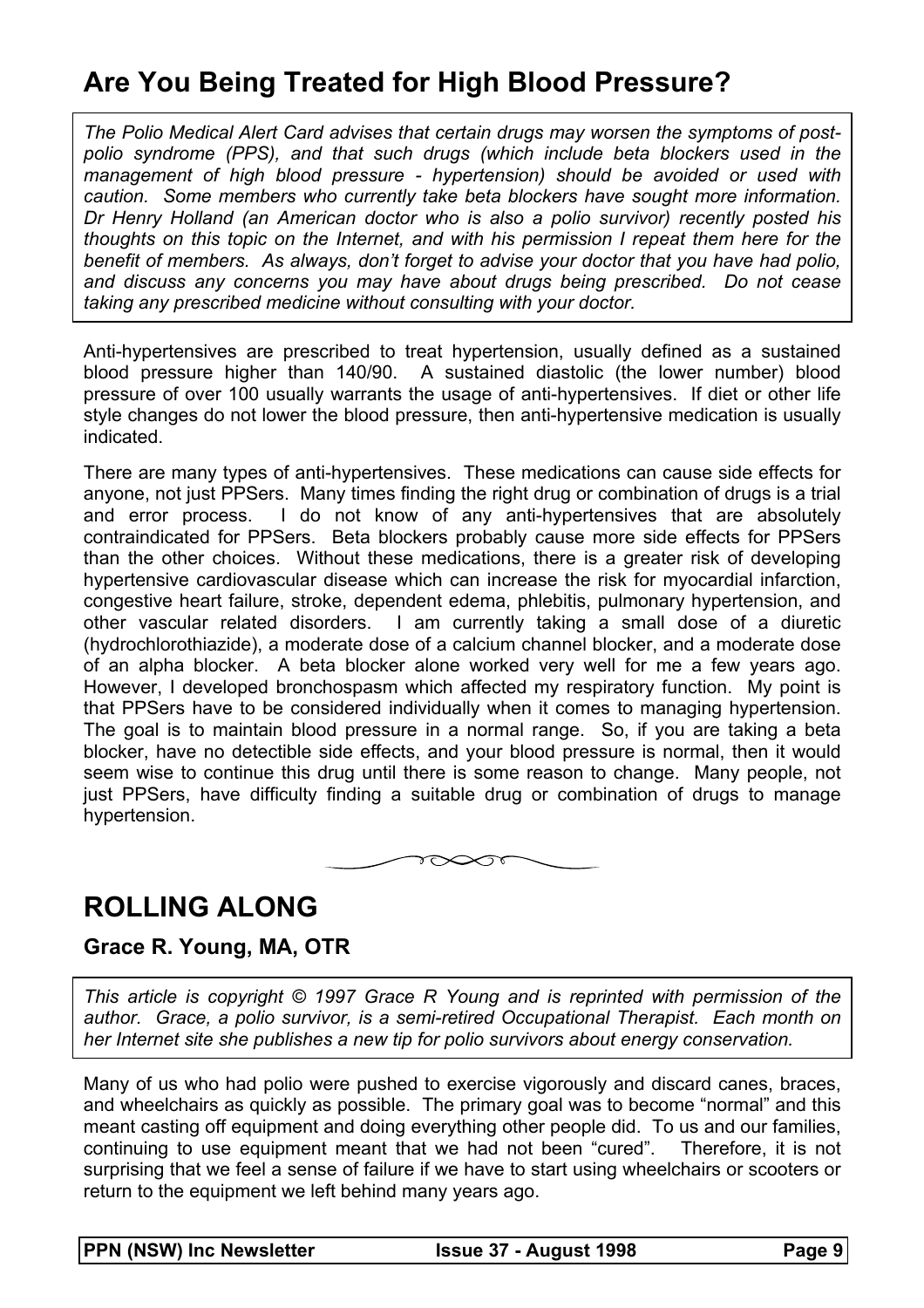Two social workers who are also polio survivors have written about the positive benefits from seeing oneself as disabled (see reference). These include:

- 1. allowing yourself to be pleased with whatever you have accomplished;
- 2. allowing yourself to join support groups which provide an emotional environment for the expression of the painful feelings which accompany physical loss;
- 3. letting yourself discard the false pride which has prevented you from using equipment which would help you meet the demands of life.

Canes or crutches may suit your needs when you're at home or need to ambulate very short distances. However, using a wheelchair or electric scooter for longer distances or in challenging situations may actually prolong your ability to walk by preventing overuse of your legs. And there are other advantages to using wheelchairs or electric scooters instead of canes and crutches.

Long-term use of crutches or canes can cause secondary complications such as compression of nerves in the neck area (thoracic outlet syndrome) or wrist (carpal tunnel syndrome), which can cause pain and numbness in the arm and hand and eventually affect function in the upper extremity.

Continuous use of crutches or canes can cause gradual weakening of shoulder and arm muscles, even if these areas did not appear to be affected during the initial attack of polio. Remember that some muscles may have suffered subclinical damage - that is, some motor units were lost during the acute attack but not enough to be obvious during normal usage. The use of canes or crutches over a long period of time can overwork the remaining motor units.

And last - but not least - ambulating uses a tremendous amount of energy when you have considerable weakness in your leg muscles.

#### **Manual Wheelchair VS. Electric Wheelchair VS. Motorised Cart (Scooter)**

The main advantage to a manual wheelchair is its portability. It folds easily and comes as light as 27 lbs, which is too heavy for most polio survivors but could be lifted easily by a non-disabled companion. It fits into most automobile trunks.

The main disadvantage is that long-term pushing may lead to the same problems as using canes and crutches - pain and increasing weakness of the shoulder muscles. Nothing is gained if you conserve your legs but overwork your arms.

There are many factors to consider when deciding between a scooter and an electric wheelchair. Either one is an expensive purchase, so you need to anticipate what your physical condition will be like in the future.

Using an electric cart requires enough leg and trunk strength to transfer on and off the seat. It entails adequate trunk balance and upper extremity strength and endurance as you need to reach forward and maintain a grip on the tiller, which can be fatiguing to the hands and shoulders. If you are experiencing increasing weakness in your shoulders, hands, or upper body muscles, consider whether an electric wheelchair will fit your future needs better than an electric scooter.

Electric mobility aids do present a transportation problem. There are many types of lifts available for vehicles, and you need to seek input from a physical or occupational therapist who is experienced with this type of equipment. The main thing to look for in a lift is: can you get the wheelchair or scooter in and out of the vehicle independently and without physical stress.

#### **Reference**:

C Carsey and J Tepley 1986, *Facing Disability*, Rehabilitation Gazette, 27:6-7.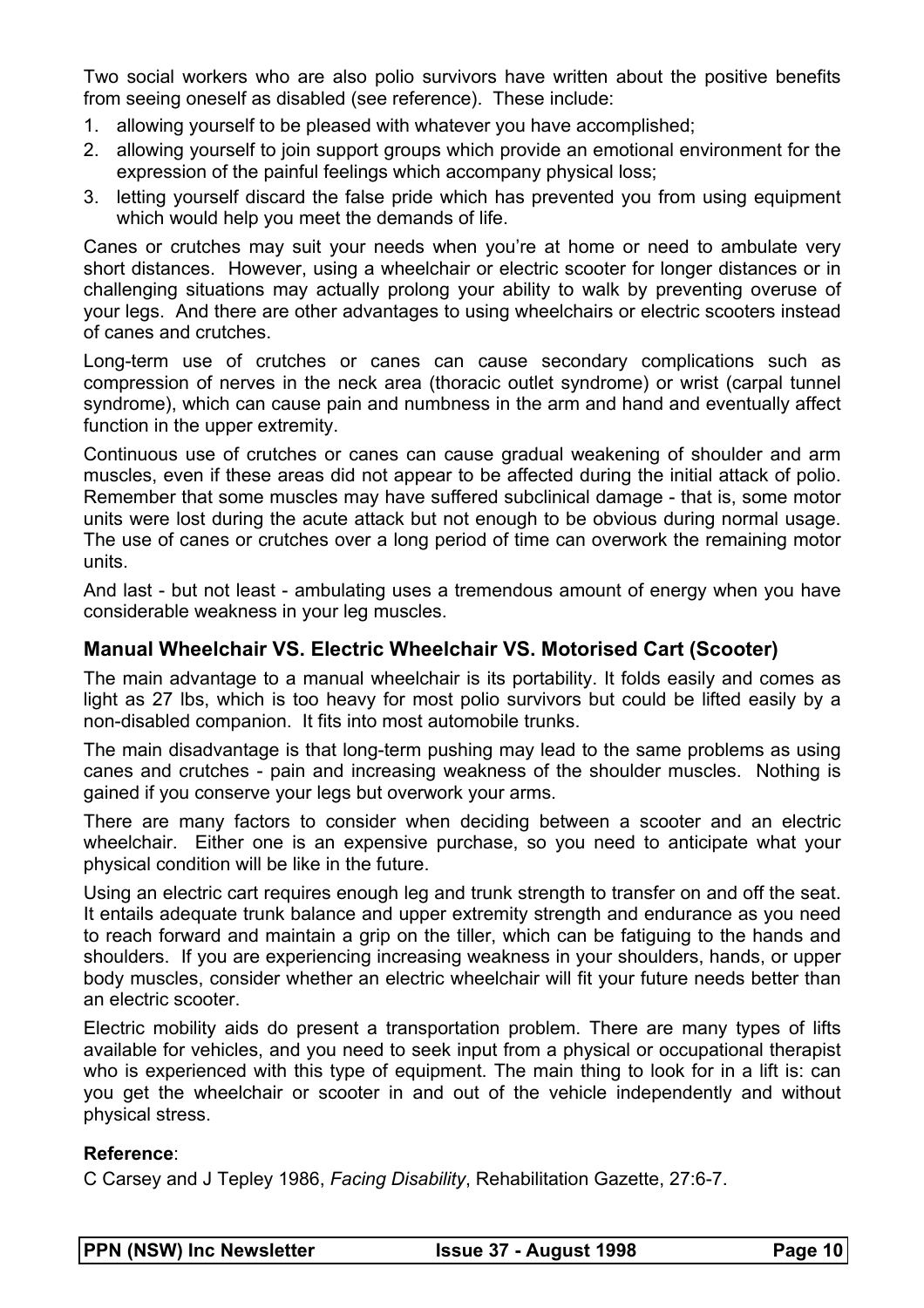# **The Post-Polio Institute "Hypoglycemia" Diet**

#### **Dr Susan J Creange**

**Post-Doctoral Fellow, The Post-Polio Institute, Englewood Hospital and Medical Center, Englewood, New Jersey 07631** 

#### **Dr Richard L Bruno**

#### **Director, The Post-Polio Institute, Englewood Hospital and Medical Center, and Chair, International Post-Polio Task Force**

The most recent research at The Post-Polio Institute has shown that polio survivors with fatigue have slowed brain waves, reduced levels of brain activating hormones and a significantly decreased ability to think of words they want to say, pay attention and concentrate. Dr Susan Creange has discovered that polio survivors with blood sugar levels in the low normal range have as much difficulty paying attention and concentrating as do diabetics with extremely low blood sugars as a result of their taking too much insulin. Polio survivors often have a "Type A" diet, drinking three cups of coffee for breakfast, not having lunch and eating cold pizza for dinner. The Post-Polio Institute "Hypoglycemia" Diet, recommends about 16 grams of protein at breakfast as a long-lasting energy source, has been found to reduce many of the symptoms of post-polio fatigue.

#### **POWER BREAKFASTS for Polio Survivors**

A 150 pound person needs 70 grams of protein per day.

Polio survivors need protein in the morning for long-lasting energy.

So, how about getting 25% of your daily protein need met at breakfast?

| 2 hard boiled eggs (12 g) and an English Muffin (4.5 g)                              |
|--------------------------------------------------------------------------------------|
| 3 scrambled egg whites (10 g) and a bagel (6 g)                                      |
| Toasted bagel $(6 g)$ , lite cream cheese $(6 g)$<br>and $1/2$ glass 2% milk $(4 g)$ |
| Yogurt (12 g) and 1 oz of low-fat cheese (6 g)                                       |
| 1/2 cup low-fat cottage cheese $(14 g)$                                              |
|                                                                                      |

#### **Reprinted with permission of the authors CHECK WITH YOUR DOCTOR BEFORE CHANGING OR STARTING ANY DIET!**

 $\infty$ Tr

## **Post Polio Network - Tasmania Inc**

With encouragement, advice and practical assistance from the Victorian and New South Wales Networks, Post Polio Network - Tasmania Inc officially came into being on 18 May 1998. The Tasmanian Network has its base in a rural country town (Beaconsfield), with a population of approximately 1000 in its surrounding areas. Luckily, Tasmania is small enough to travel from one end to another in a day, which will assist the group in reaching out to polio survivors. So far, three support groups are up and running, and moves for a fourth in Hobart are in the planning. Chairperson Jan Wright [(03) 6383 1690] and Secretary Felicity Mainwaring [(03) 6383 1538] will be attending our *Conference* and *Support Group Conveners' Workshop* in Canberra on 29/30 August 1998. We are looking forward to meeting them.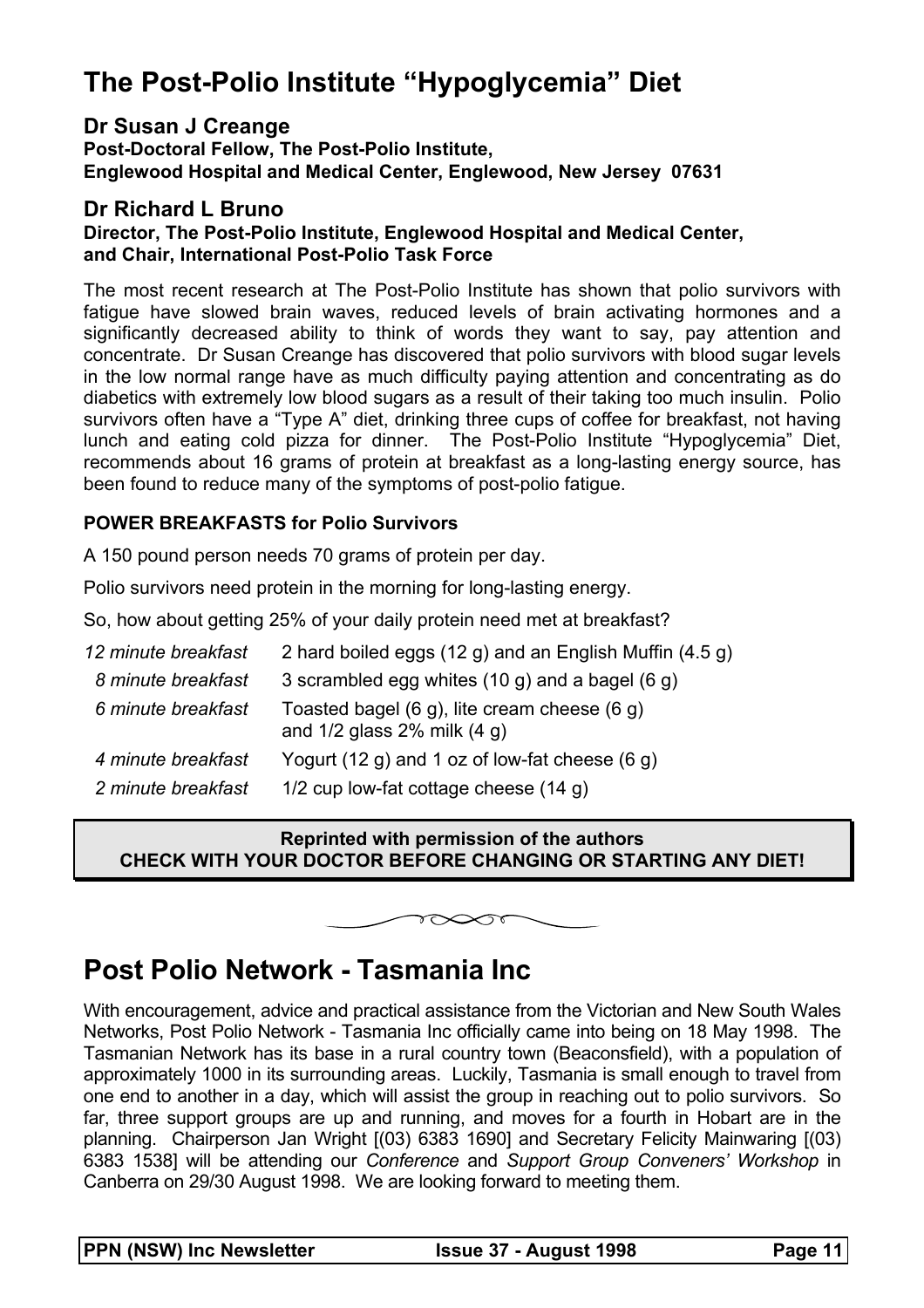# **Support Group Report**

### **Bernie O'Grady Support Group Co-ordinator : Post-Polio Network (NSW) Inc**

### **Phone: (02) 9688 3135**

#### *Co-Conveners*

Support Group Conveners need support themselves. In a Group, some people may feel that they would like to assist in the running of the Group, but do not feel they have the ability, and sometimes the confidence, to facilitate a Group meeting. Conveners always look for new ideas whether they be planning a meeting, organising a guest speaker, or arranging local publicity for the Group (and the Network). There are also times when the Convener is unable to attend a meeting, and the Convener would be grateful if another member could convene the meeting in their absence. It is important that Group members continue sharing, supporting and encouraging one another.

If this picture fits you, then talk to your Support Group Convener, and I'm sure he or she will have a smile all over their face when they hear your words of wanting to help. You or your Convener may contact me, and you will be posted a booklet which outlines the Network's guidelines in running a Support Group. There is provision at the back of the booklet for you to sign to say you would like to Co-Convene a Support Group. I'm naturally available to answer any questions you might have. Once you return the signed form to me, I will present it for endorsement at the Network's next Management Committee meeting.

#### *Support Group Update*

In the last Newsletter I mentioned that **Cliff Cook** of Tathra would soon be starting up a **Lower South Coast Support Group**. I am pleased to report that they held their first meeting at Tathra on 28 June, with four members attending, some with the help of family members. Everyone was excited to meet each other and most eager to share their polio stories. Their next meeting will be held at Yvonne Dunn's home in Broulee, on 27 September. If any members would like to join the Group, please telephone Cliff on (02) 6494 4113 or Yvonne on (02) 4471 5977.

Since the June Newsletter, the Network has been successful in having four members indicate they would be interested in starting up a Support Group in their area. The areas where new groups will soon be operating are:

#### **Fairfield Support Group Convener : Andreana Salapatis**

Andreana would like to make contact with members in the area to start up a Telephone Support Group. Please telephone her on (02) 9727 2323.

#### *Hornsby Support Group* **Convener : Kerry Jenkin**

Kerry is hoping to set up both a Telephone Support Group and a regular meeting Support group. She wishes to hear from members in her area who are interested in participating in either Group. You can telephone Kerry on (02) 9476 1468.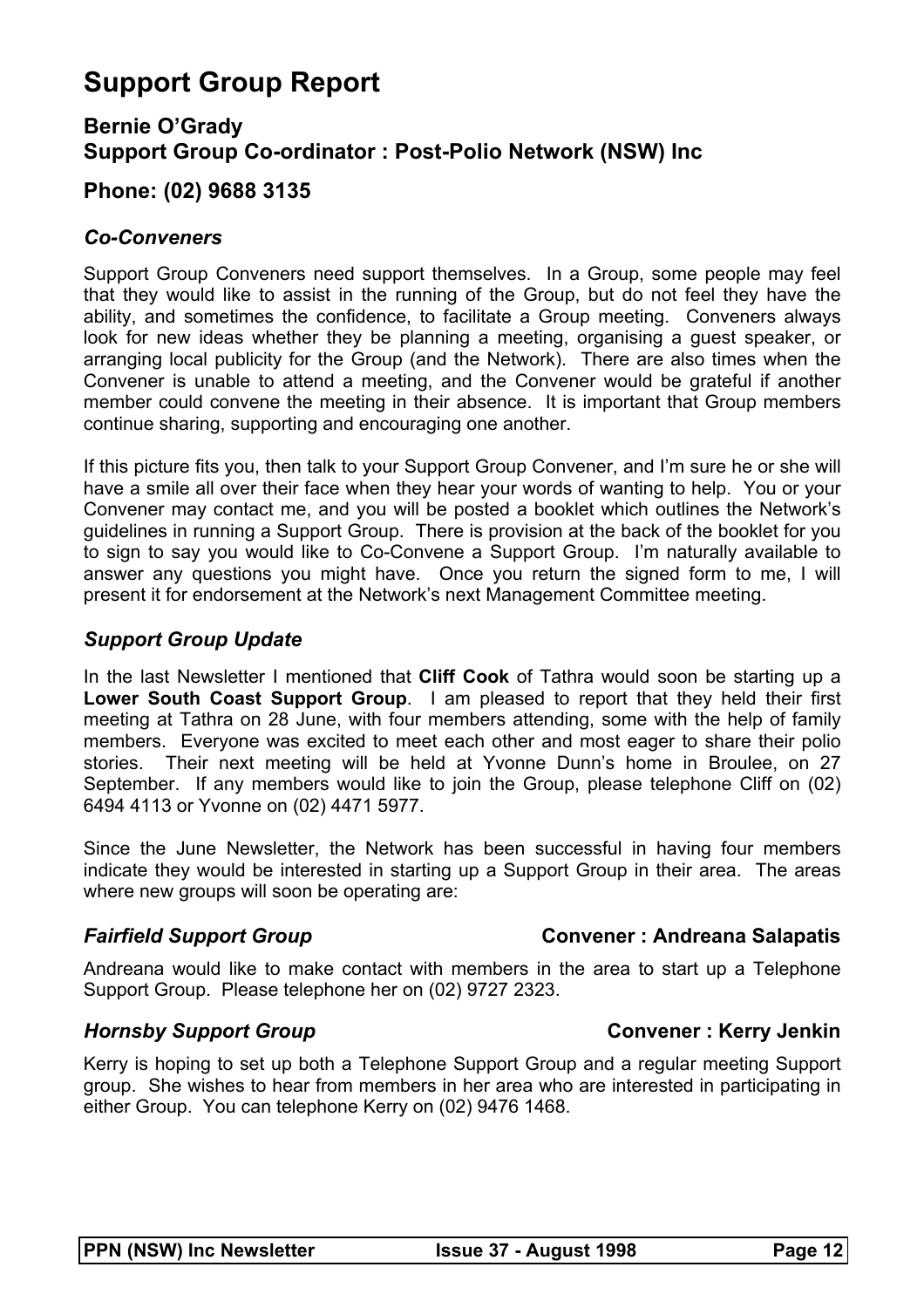#### *Manly Peninsula Support Group* **Convener : Joan Clarke**

Joan would like to hear from members in her area who would initially like to join in a Telephone Support Group. Joan hopes that once the Group is established she will find a convenient meeting place for members to meet on a regular basis. Members can call Joan on (02) 9976 5442.

#### *Upper Blue Mountains Support Group* **Convener** : Liz Lynes

Please get in touch with Liz if you would like to join her as she sets up a Telephone Support Group. You can reach her on (02) 4788 1170.

Further details of these new Support Groups will be published once they get underway.

| We still need Conveners for: | Eastern Suburbs<br>Canterbury / Bankstown |
|------------------------------|-------------------------------------------|
|                              |                                           |
|                              | Sutherland / Sylvania                     |
|                              | Orange                                    |

If you can help, we'd love to hear from you.

#### *Support Group Conveners' Workshop - Sunday 30 August 1998*

Finally, I'd like to give one last reminder about this Workshop which will be held at ACROD House in Canberra on the day following the Mini-Conference.

We are very fortunate to have secured the services of Helen Prendergast to facilitate the day's proceedings. Helen is a trained teacher who in 1989 established a consultancy firm of project managers and independent researchers with particular expertise in social justice, access and equity, equal employment opportunity and anti-discrimination issues. She has conducted many seminars and workshops in these areas. Helen's demonstrated experience and, importantly, her good humour, will ensure we have a dynamic, productive, yet fun day.

The day will commence at 10:00 am and conclude by 3:00 pm. The Network's philosophy on Support Groups, how Groups fit into the Network structure, the roles of the Support Group Co-ordinator and individual Conveners, and how the Network may better serve its country members will be discussed. The Support Group structure has now been in place for more than five years, and it is appropriate to review the functioning of the Groups within the Network and discuss whether the guidelines under which Groups operate can be improved. A feedback session from participants will teach us what Groups are doing around the state, and what difficulties they encounter. We all have so much to learn from each other. From this open debate it is expected that strategies will be developed, or recommendations made to the Management Committee for further action, as appropriate.

Conveners from all over New South Wales have registered for this Workshop and we are very pleased with the level of interest shown. We will even be welcoming the President and Secretary of the newly formed Tasmanian Post Polio Network. This will be the first time many Conveners have met each other, and members of the Management Committee, in person. I know that I am looking forward to meeting everyone face to face at last.

Remember, there are still areas in New South Wales where a Support Group is not yet operating. If you would like to meet with fellow polios in your local area, attendance at this Workshop is a great way to find out how to start up a Group. It will also provide an opportunity to talk to members who are already successfully running Groups. If you would like to come along, please ring me as soon as you receive this Newsletter. Remember that attendance is free, and morning and afternoon teas and a light lunch will be provided.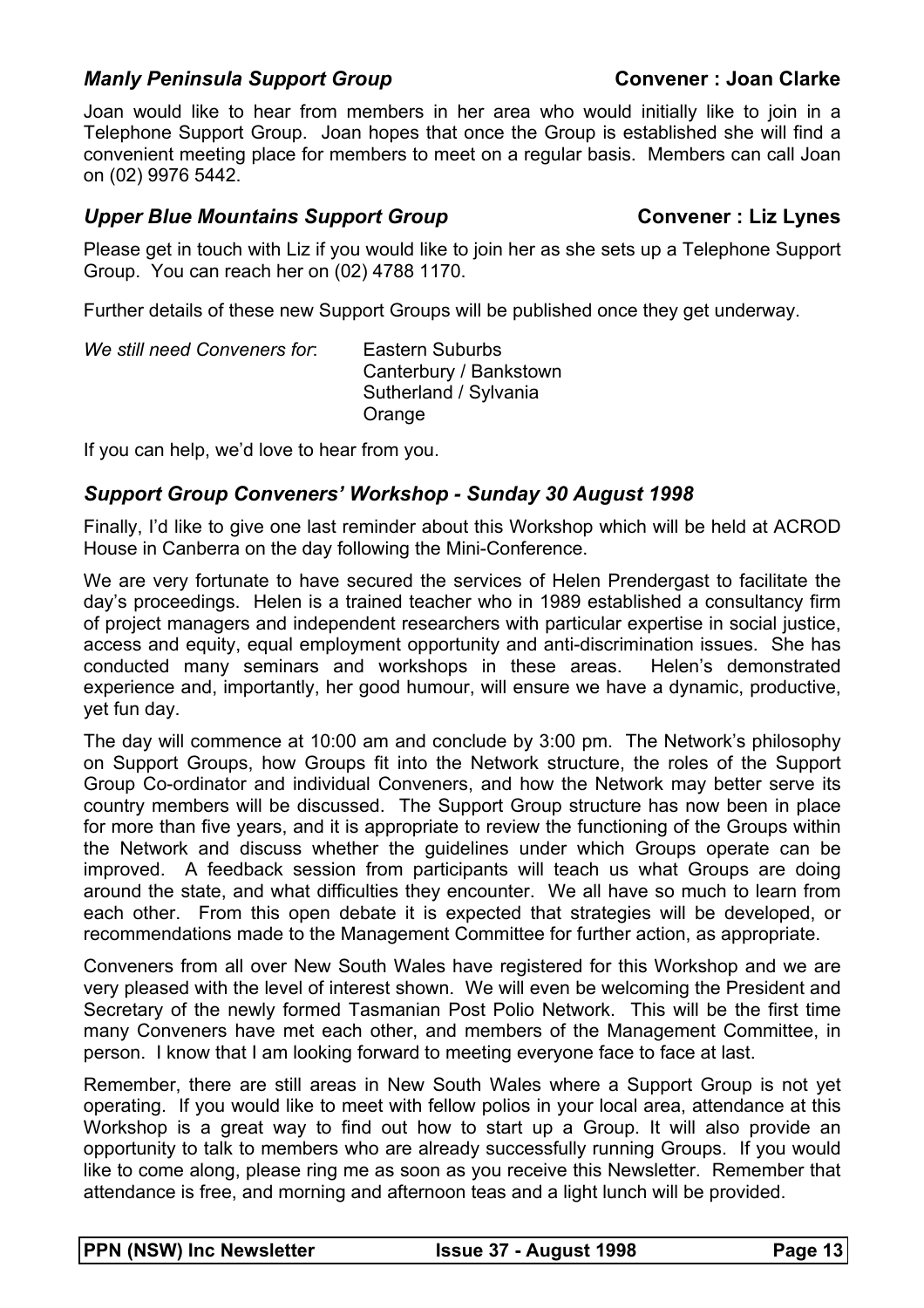# **Responses to "A Plea for Strong Lightweight Calipers"**

*Roger Smith's plea in the last issue of the Newsletter aroused quite a bit of interest from members. Thank you to the following people who wrote in with advice for Roger. If anyone would like to follow up on this advice, drop me a line and I'll put you touch with the writer(s).* 

In response to Roger Smith from the ACT re lightweight calipers (Issue 36, June 1998), I too went through the dilemma of what sort of caliper to order five or so years ago. I was experiencing great fatigue and back pain. I had heard of plastic moulded devices and also of the carbon fibre caliper. I had a plastic job made but could not learn to use it with confidence ("you can't teach an old dog new tricks" so they say!). I waited a few more years until the "bugs" were ironed out of the carbon fibre caliper before being measured up. My old caliper weighed 5 kg - a great lump to lift up with each step - no wonder I was fatigued and had back trouble. My new carbon fibre caliper weighs less than 2 kg - I learnt to get used to it real quick. My scoliosis has lessened (after new caliper and shoe build up), my back pain almost gone, and fatigue improved. The cost was around \$1800 - I received \$1000 refund from my medical fund.

#### **Sue Ellis, Normanhurst, NSW**

Re Page 15 of the June Newsletter - Roger Smith ACT, I have been so impressed with the personality of, and service given by:

 Brent Sinclair 137 Quarry Road Bossley Park NSW Tel: (02) 9823 7711

to whom I was referred by Dr Katrak, that I rang him re Roger Smith's problem. He says much depends on Roger's weight but if Roger likes to contact him they can discuss - he is at present making an aluminium caliper as well as a stainless steel one.

Do hope something comes up for Roger Smith. Congratulations on such an excellent Newsletter as you produce - always a joy to receive.

#### **Liz Lynes, Medlow Bath, NSW**

I refer to the PPN Newsletter, Issue 36 of June 1998 and the letter from Roger Smith from the ACT regarding lightweight calipers.

As a metallurgist, I suggest that the manufacturers of calipers should contact *Comalco Technical Services* and discuss the availability of high strength, aluminium alloy tubing for the fabrication of calipers. There are numerous heat-treatable alloys, such as those used in aircraft construction, which would be suitable.

A design engineer (contact *Unisearch, University of New South Wales*) could also examine the feasibility of using a similar alloy for the manufacture of the joints. If machining costs proved to be a problem for these components, precision investment castings would obviate almost all machining.

I trust this information will prove to be helpful and should you need assistance in contacting relevant suppliers, please don't hesitate to contact me.

#### **Lewis H Keys, Bicheno, Tasmania**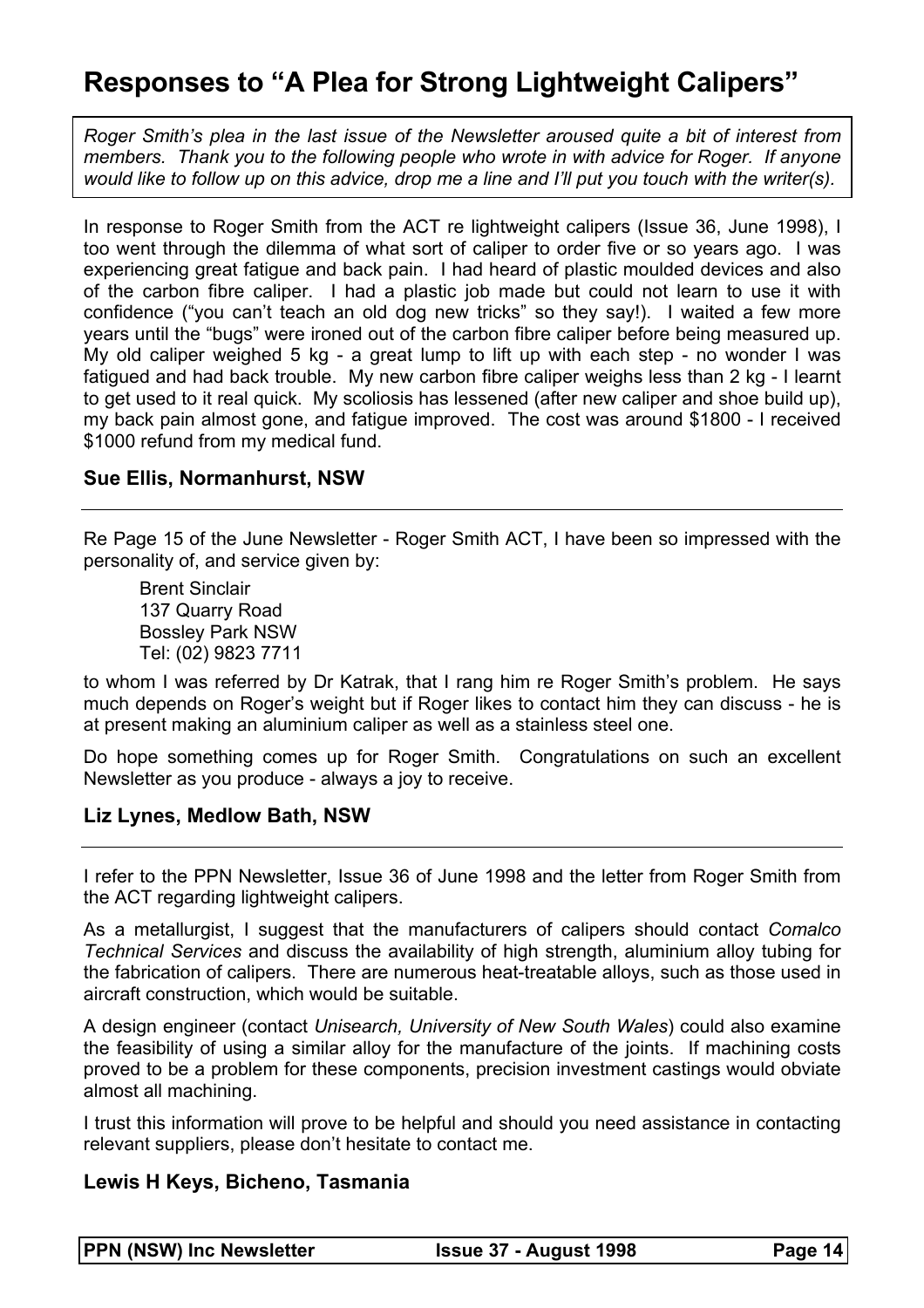

We were saddened to hear of the death in April of long-time member Gordon Witts of *Collarenebri, following an accident on his farm. Gordon was a great supporter of the Network and told his story to his local paper during Post-Polio Awareness Week in 1996 to help publicise the Network. Gordon's wife Shelagh recently wrote to me with a very generous offer. If any member could put Gordon's boots to good use please get in touch with me and I'll put you in contact with Shelagh.* 

Dear Gillian

I did appreciate your card.

After trying for years to find someone to make boots for him Gordon had finally collected a pair only six weeks before his horrific accident.

If there is a man who gets the Newsletter who could use a pair of tan elastic-sided boots, size 12, with the RIGHT boot built up 1-1/2", and deep over the toes on that boot, I would be happy to send them to him. Gordon didn't work in them so they have had so little use the soles are barely scratched.



*David Luck's newspaper clipping prompted other members to put pen to paper about their hospital experiences. Thank you to member Nita Halsey, Port Kembla, for sharing her story with readers of this Newsletter.* 

Dear Gillian

In reading David Luck's letter in the June Newsletter, my mind goes back to when I first contracted polio myself. I had it in the right foot and ankle which is still giving me a lot of trouble now with post polio syndrome.

After spending quite some time in Prince Henry Hospital in 1951 when I was only about 8 years old, my brother who was older than I had it all over his body, arms and legs. He was about 14 years old. We were moved from hospital to hospital around the Sydney area together.

David's article certainly rang bells reminding me what a struggle our parents must have had at that time, especially when they had to travel to and from Mudgee to Sydney each weekend to see us, and not having any spare money because they had four other children at home to look after as well. I remember it being winter time and train travel from the country in those days was a nightmare as well as freezing cold.

All I can say now is I thank God that my five children were immunised and never got it.

Keep up this great newsletter.

A A A A A A A A